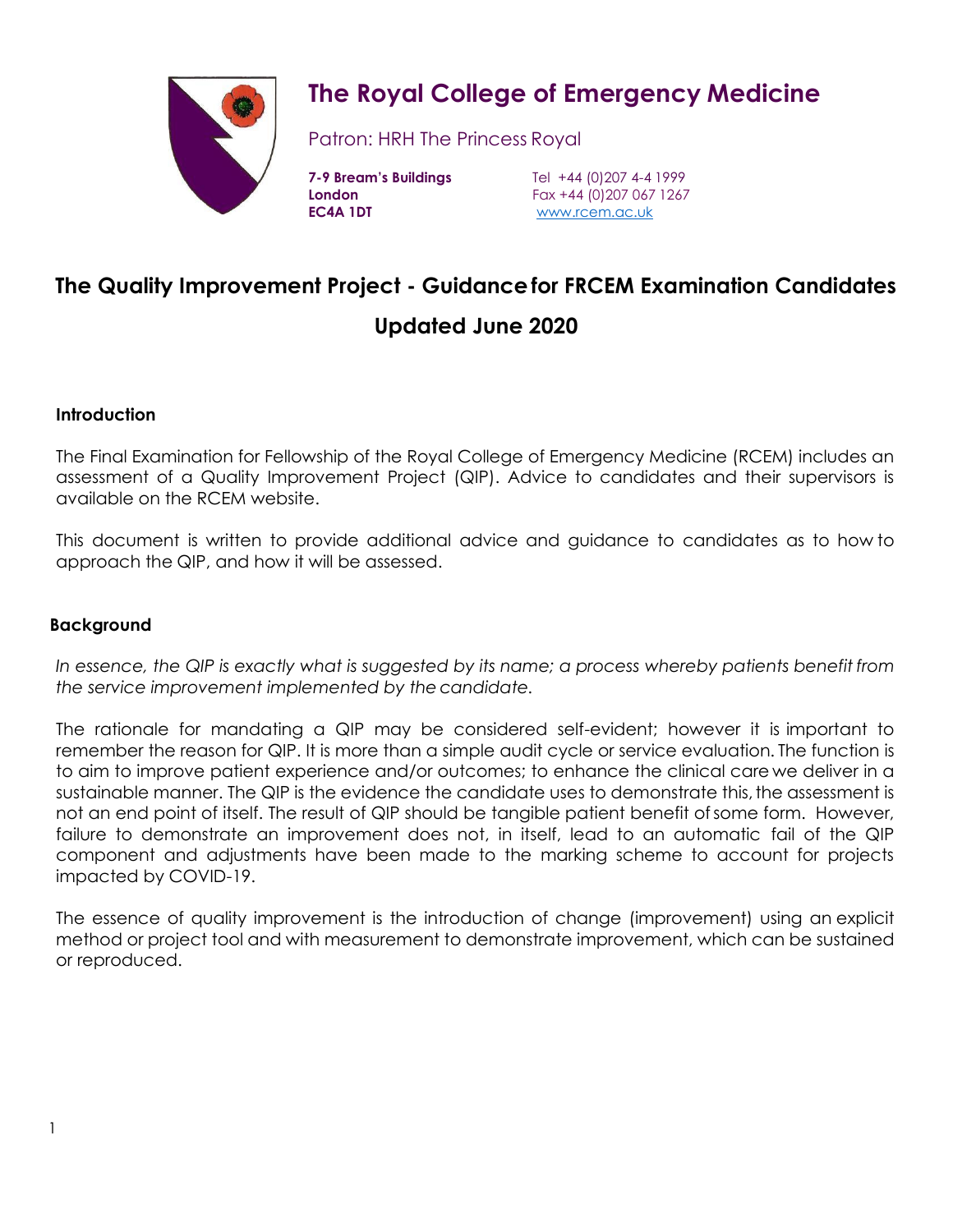#### **A Quality Improvement Project usually consistsof the following elements:**

- Identification of an area of clinical care where outcomes are not as good asexpected
- An analysis of the relevant patient care processes and pathways
- Evaluation of evidence and literature to support the recommended change
- Implementation of project management processes
- Engagement of a team
- Understanding and using validated tools for improvement
- Collection and analysis of data
- Making effective changes in the light of data and experience- and monitoring the impact of those changes
- Planning for sustainability and further work

These elements, and the required standards for successful completion of the QIP are illustrated by the marking scheme and described in detail below.

The QIP can be submitted any time from ST4 onwards. It is anticipated that the project should take around a year to complete from inception tocompletion. It should be the culmination of many months of hard work by the candidate, they should know their material intimately and be able to answer any question based on the project, or related toit.

The QIP requires a combination of skills. The aim of the QIP submission is to assess the candidate's understanding of the chosen project and the ability to evaluate the evidence and present a cogent narrative. This understanding should be more than a surface appreciation of the issues related to implementing change, the academic grounding and the leadership required to implement a QIP. It is also useful to remember that Consultants areexpected to participate in quality improvement and this is reviewed at appraisal.

#### **Examples of Quality Improvement Projects**

- Candidate A noted a high level of unscheduled returns in their department for young women presenting with PV bleeding. At that time Early Pregnancy Unit appointments were taking 3-4 days wait for suspected miscarriages. Working with the lead Obstetrician for EPU, senior midwives and the ED Matron they introduced a raft of measures including a PV Bleed standardised assessment proforma, a patient information leaflet, an open access telephone advice line and increased EPU clinic capacity. Through these measures inappropriate EPU referrals were minimised, patient understanding of their condition improved and measured patient satisfaction increased. Unscheduled re-attendances in this group were reduced at 6 months.
- Candidate B felt from their observations and experience of working in other centres that at their current trust adequate analgesia for elderly patients presenting with fractured NOF was often delayed and, in some cases, not achieved before transfer to the ward. Liaising with colleagues in Orthopaedics and Anaesthetics they decided to introduce an ED fascia iliaca regional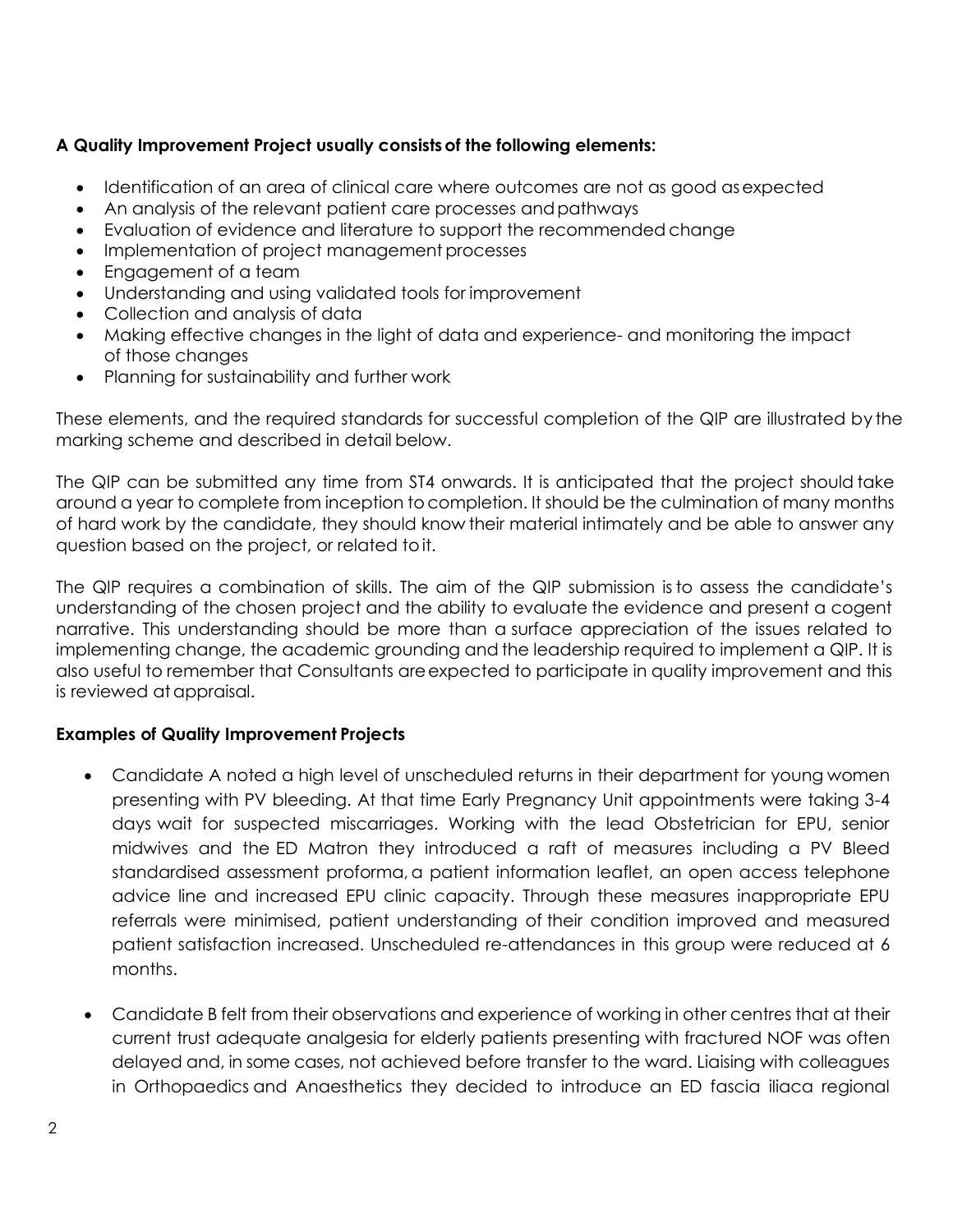anaesthesia service. Candidate B visited a number of centres nationally who had published their experiences of implementing sucha service before securing funding for a special trolley and equipment and designing an educational programme for ED senior nurses and middle grades to allow a service to be established in his new trust.

- Candidate C had read of centres in the UK and Australia using a risk stratification process to filter a proportion of suspected Upper GI Bleed presentations into an "ambulatory pathway" with outpatient endoscopy for low risk cases. Analysing admissions data for their trust they believed that significant bed use savings and cost efficiencies could be found in implementing a similar model. After debate with the clinical leads for Gastroenterology and Emergency Medicine and the manager ofEndoscopy Services a pilot study was implemented over a three month period. Candidate C presented the new policy to colleagues in the ED and General Medicine and produced a new e-guideline to support thenew service. At 6 weeks it was noted that uptake was not at a level that they were expecting. Investigation showed that a number of Medical registrars were not using the service and were admitting suitable patients as previously. Resistance to change was addressed by a second round of educational presentations.
- Candidate D had read of improved privacy and dignity for patients by using a "red peg" system indicating the doctor or nurse was with the patient. After engaging with the nurses and agreeingthe criteria and indications for using a red peg the candidate carried out a patient survey toevaluate current perceptions and then introduced the red peg idea. This was initially used only in the minors area and evaluated by a further patient survey showing an improvement. The first pilot was successfuland the system was rolled out to the majors area and resuscitation room. Champions were appointedon each shift to remind specialty staff of the policy. An audit of utilisation 3 months after introduction demonstrated 95% uptake – enforced mainly by nursing staff.

#### **Commencing the QIP**

*The appendices give some useful resources, and these should be reviewed prior to commencing the QIP.*

It is suggested that the scope of the QIP should be such that it takes 3-6 months to design and implement change, and another 3 months to assess and write up. In terms of scale, the work should ideally be in one Emergency Department, and require liaison with at least 2-3 stakeholder groups.

Given the timeframes involved, it is anticipated that the QIP is started very early during a placement where the candidate will be working for at least a year. It is advisable that thecandidate liaises with their supervising Consultant (possibly before commencing post) about possible QIPtopics; however it may be that the candidate identifies the subject of the project after having been workingin a post. The QIP should be the candidate's own, however it is appreciated that there may be a requirement for trainers to assist with identification of the topic, and to give some guidance during the project. However, the project should not be a simple management task that the Emergency Department requires action on but something that required reflection and research into the evidence.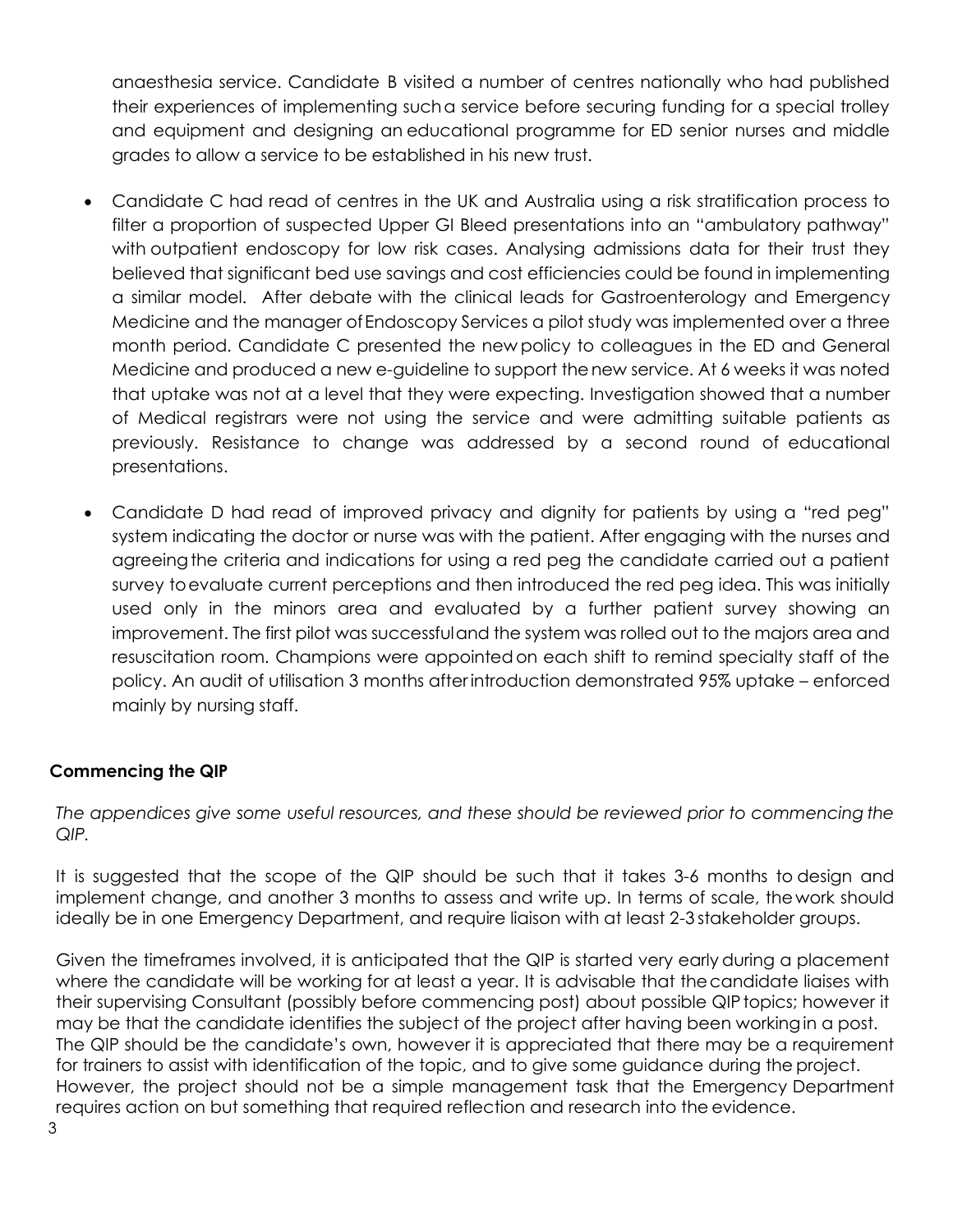#### **Elements of the QIP**

The QIP will be unique and individual; not only due to the 'personal stamp' the candidate places onit, but due to the fact that it is influenced by the needs of the patients and the local aspects ofthe service. It will require an academic review of the available evidence pertaining to the QIP, these should include published papers as well as local evidence, audit or otr documents – which should be appraised using critical appraisal methodology where relevant. Candidate are therefore expected to complete a literature search and review as part of the QIP (seebelow).

*Useful resources for QIP implementation and reporting are included in theappendices*.

#### **The written component - structure**

The written summaries will vary, however there will be some common themes as discussed below that are likely to appear in all QIPs in some form:

- A narrative that makes it clear how and why the topic was chosen/ identified and whatthe impact is in the local department.
- An analysis of the reasons for the problem including a description of any patient pathway/process currently in place
- A literature review assessment of what is already known with critique of the available exidence for change. This is not only about the scientific basis, but includes management literature, service reviews, other (local) experience and practices- together with an explanation of how the evidence was identified and chosen.
- An analysis of the issue using standard tools (e.g. PEST, SWOT, driver diagrams, internal and external analysis etc), to identify possible interventions, and then an appraisal of which interventions to implement.
- A description of the change and/or quality management processes involved; and a project plan. The selection and use of tools for improvement e.g. PDCA cycle, pathway analysis etc.
- A description of how the team was chosen, why members were chosen, what the contributionsof these members were (alternatively, an explanation of why, if a lone operator, no other members were required).
- Evidence of engagement with stakeholders; who resisted and cooperated and how these barriers/benefits were identified and managed (overcome or encouraged). If limited evidence is available due to COVID-19, candidates are required to include details of this within their written submission.
- Development and implementation of mechanisms to assess effect of QIP. Assessment of the effect of change including subsidiary effects. What data was chosen, and, if available, what did itreveal (including unwanted or unanticipated effects).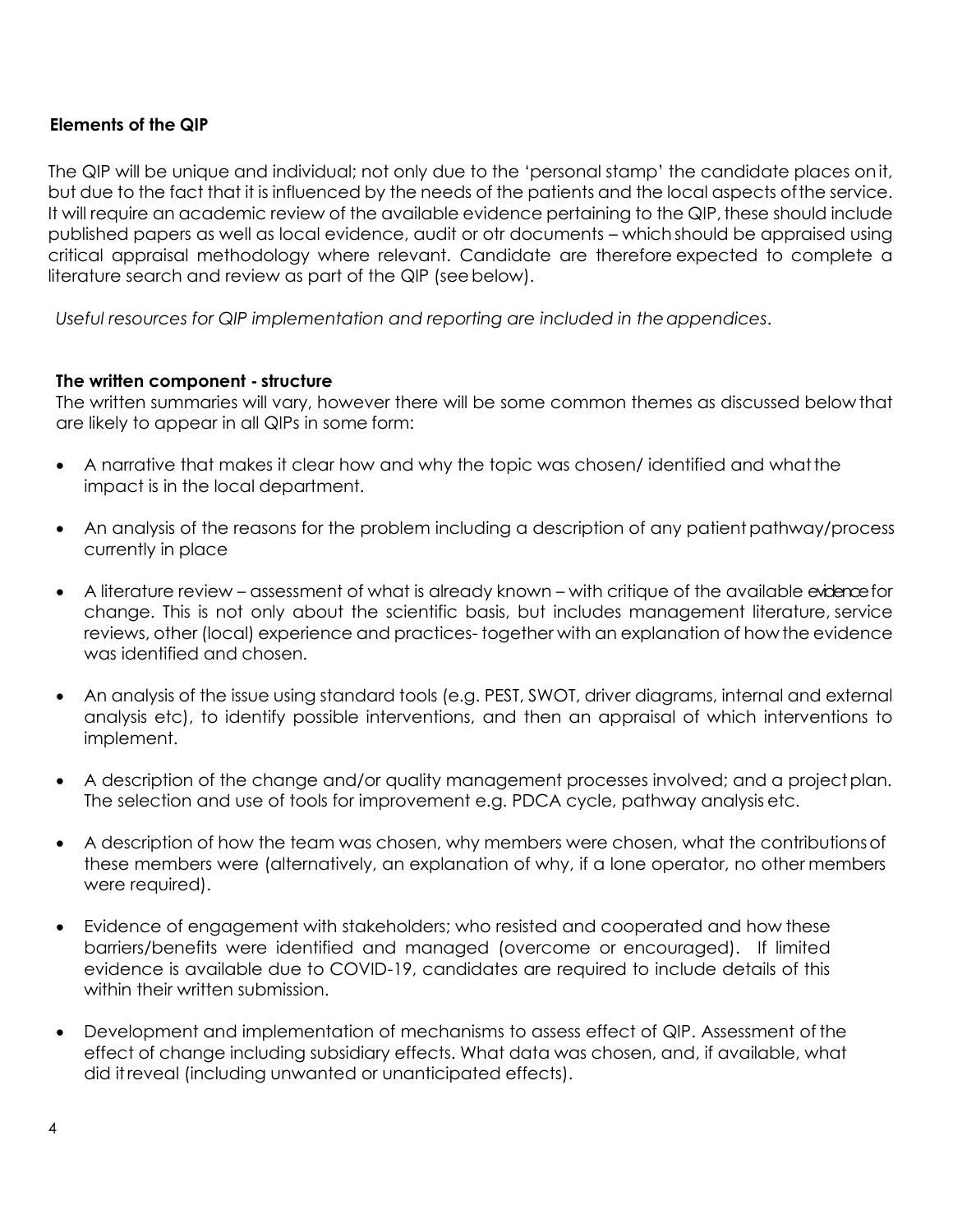- Outcomes/effects of QIP, and possible next steps. Remedial actions following implementation.
- Reflection on the process, and the lessons learnt. This constitutes a major part of both the mark scheme, and the narrative of the QIP; it should also establish the 'unique identity' of the QIP and should include details of how the project has been affected by COVID-19 where outcomes or the iterative process has been impacted.

The College is not didactic about the processes/ tools/ frameworks for these elements, provided the candidate has selected an accepted processes and tools and referenced them appropriately (e.g. when implementing change candidates may use action research methodology, force-field theory, Moss Kanter approach etc but there is no single 'correct' approach, as it will be determined by the local environment and culture).

The QIP is not simply a management project; however it will involve and assess some management skills. Candidate should be guided by the revised mark scheme to infer what is required, and how this canbe demonstrated.

There is a 'house style' which includes:

- Vancouver referencing
- 11 point, double spaced, Arial or Times New Roman font
- Electronic submission in PDF format via online application process
- Headings- we suggest you use the headings in the marking scheme
- Frontispiece with:
	- o executive summary or abstract
	- o candidate number
	- o signatures from candidate and trainer confirmingsole work of candidate
	- o signed entrustment statement from trainer confirming: "Based on the material presented, the quality of the trainee's understanding of both QI methods and their strengths and weaknesses as someone who can implement change, I believe this trainee is ready for consultant level practice in QI."
- Word limit: it is assumed that word count less than 2000 words will be inadequate, and over 6000 words probably excessive. The QIP will usually be about 3-4000 words in total (excluding tables, diagrams and references and appendices if used).

Candidates are advised that, as in other FRCEM examinations, their work will be identified by candidate number only. Candidate names will be redacted from their QIP prior to examiner marking.

#### **Useful material for QIP**

A list of useful material (websites, programmes etc), is included below. This includes material on processes, leadership and managerial knowledge and skills. It is not envisaged that all of this material will be required by all trainees.

#### **Useful introductory information/information on planning and implementing QIP**

• 'How to lead a Quality Improvement Project' Fiona Tasker